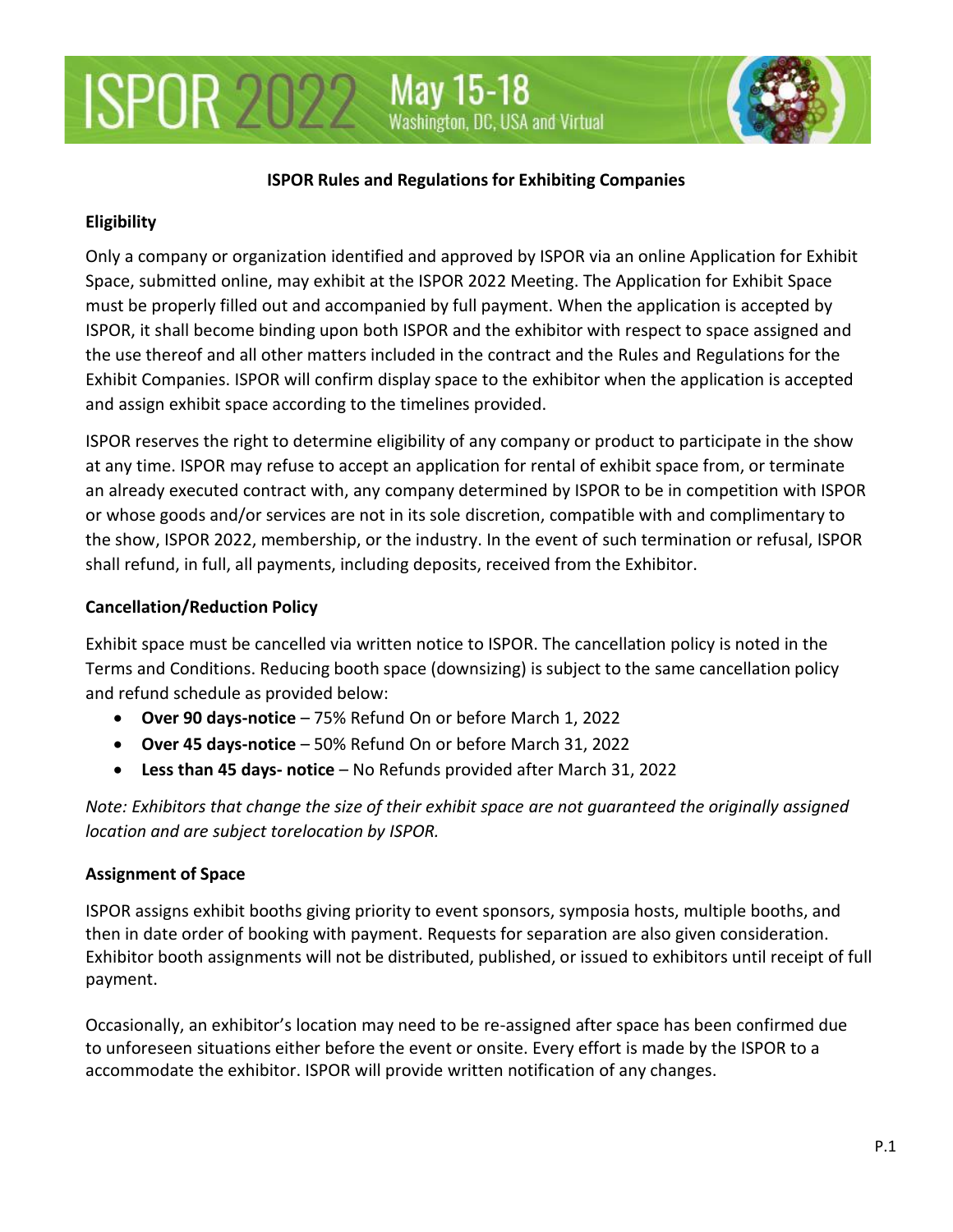## **Health & Safety**

ISPOR is committed to the health and well-being of its conference attendees. We are closely monitoring the Centers for Disease Control and Prevention (CDC) guidance and working with the Gaylord National Resort and Convention Center to develop and execute our health and safety plan while abiding by local mandates and guidelines. For entry into the conference, in-person attendees will need to provide proof of full vaccination, or a negative COVID-19 test (either PCR or rapid antigen) taken within 3 days of the event. For more information, please visit the ISPOR 2022 Health [& Safety webpage.](https://www.ispor.org/conferences-education/conferences/upcoming-conferences/ispor-2022/about/health-safety)

#### **Exhibitor Conduct**

- Exhibits must be staffed during Exhibit Hall hours
- Exhibitors may install and dismantle only during official move-in and move-out times
- Distribution of promotional or educational materials may be conducted and circulated only within the booth assigned to the exhibitor.
- Aisles may not be obstructed at any time because of excessive crowding in the exhibit booth.
- Exhibitors may not sublet, assign, or share any booths, tabletop displays, or any part of allocated exhibit space with another company or organization and all exhibit benefits are nontransferable.
- No one under 16 years of age will be allowed in the Exhibit Hall unless accompanied by an adult and will not be allowed admittance during set-up and dismantle.

#### **Access to the Exhibit Hall**

Booth space must be made in full prior to the meeting to access the exhibit hall for exhibit booth installation.

Access to the Exhibit Hall by registered Exhibitors will be granted for booth installation based on the schedule below. Exhibit setup hours are for exhibitors only. Each representative issued an exhibitors' badge must be employed by the exhibitor. Only representatives who are employed by the exhibiting company and who will be working in the booth are to be registered as exhibitors.

## **PLEASE NOTE: Access will not be provided to attendees for entry before the opening or after the closing of the Exhibit Hall.**

### *Installation/Move-in Schedule*

| Sunday, May 15 | $8:00AM - 7:00PM$ |
|----------------|-------------------|
| Monday, May 16 | $7:00AM - 8:00AM$ |

| Monday, May 16    | $9:45AM - 7:00PM$  |
|-------------------|--------------------|
| Tuesday, May 17   | $9:45AM - 7:00PM$  |
| Wednesday, May 18 | $9:00AM - 12:45PM$ |

### *Dismantle/Move-out Schedule*

| Wednesday, May 18 | $12:45PM - 7:00PM$ |
|-------------------|--------------------|
|-------------------|--------------------|

### *Exhibit Hall Hours Halls A-C*

ISPOR allows ample time before the event for exhibit booth installation. All Exhibitors and their independent contractors are required to adhere to the ISPOR schedule for exhibit booth installation and dismantle and to follow all ISPOR procedures. Exhibits must always be staffed during official show hours. All exhibitors are expected to make travel arrangements in accordance with this policy. Any exhibitor found to leave prior to the end of the show will not be invited to participate in any future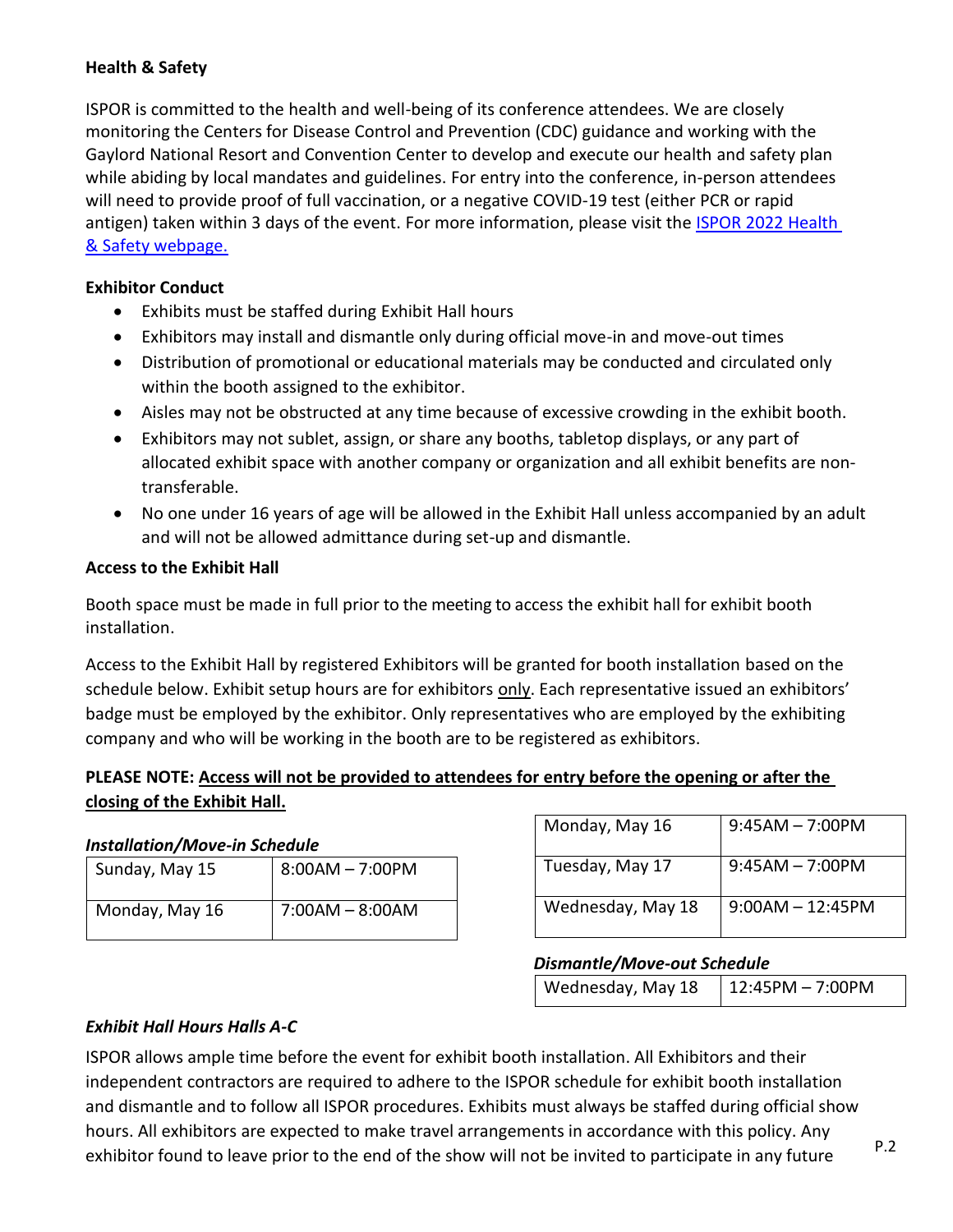ISPOR Meetings.

## **Affiliate Meeting Rooms Access**

Exhibit hall meeting rooms will be available for use from 9:45am on Monday, May 16 through 12:45pm on Wednesday, May 18, during open exhibit hall hours ONLY. No Affiliate Meeting Room access will be provided to attendees (non-exhibitors) for entry before the opening or after the closing of the Exhibit Hall.

All Affiliate meeting room attendees must have an official conference badge in order to access the exhibit floor and exhibit hall/private meeting rooms.

### **Failure to Occupy Space**

All booths and tabletop displays must be setup and 'show' ready by 8:30AM Monday, May 16, 2022. The ISPOR show team will do a walk-through inspection. All booths must be finalized at that time.

## **Exhibit Space and Décor Guidelines**

ISPOR strictly follows the IAEE Exhibit Height and Space Guidelines regarding booth height and size. Display materials should be arranged in such a manner so as not to obstruct sight lines of neighboring exhibitors. Future location penalties will be assessed for exhibitors who violate the rules.

**Linear or In-line Booths:** Linear or in-line booths are 10' × 10' units arranged in a straight line. The back wall of any construction in a linear booth shall not exceed 8' in height including signage. Display materials should be arranged in such a manner so as not to obstruct sight lines of neighboring exhibitors. The maximum height of 8ft is allowed only in the rear half of the booth space, with a 4ft height restriction imposed on all materials in the remaining space forward to the aisle.





# **End cap Booths:** An End-cap booth is exposed to

aisles on three sides and comprised of two booths. End-cap booths are 10ft deep by 20ft wide. The maximum back wall height of 8ft is allowed only in the rear half of the booth space and within 5ft of the two side aisles, with a 4ft height restriction imposed on all materials in the remaining space forward to the aisle. *Note for 2022*: Due to the layout of the floorplan, an exception will be made for a 10x20 endcap to allow for use of the entire 20' width backwall, provided they do not violate Line-of-Sight regulations for neighboring exhibits.

**Island Booths:** Island booths are any size booth exposed to aisles on all four sides and is 20'  $\times$  20' or larger. The following applies to island booths only:

- Island booths including signage may not extend over 16 feet in height
- Demonstration areas may not be on or close to the aisle line of your exhibit
- Booth space with furnishings, equipment, etc. must be large enough to accommodate all booth activities and traffic
- Hanging signs are not permitted



### **Carpet**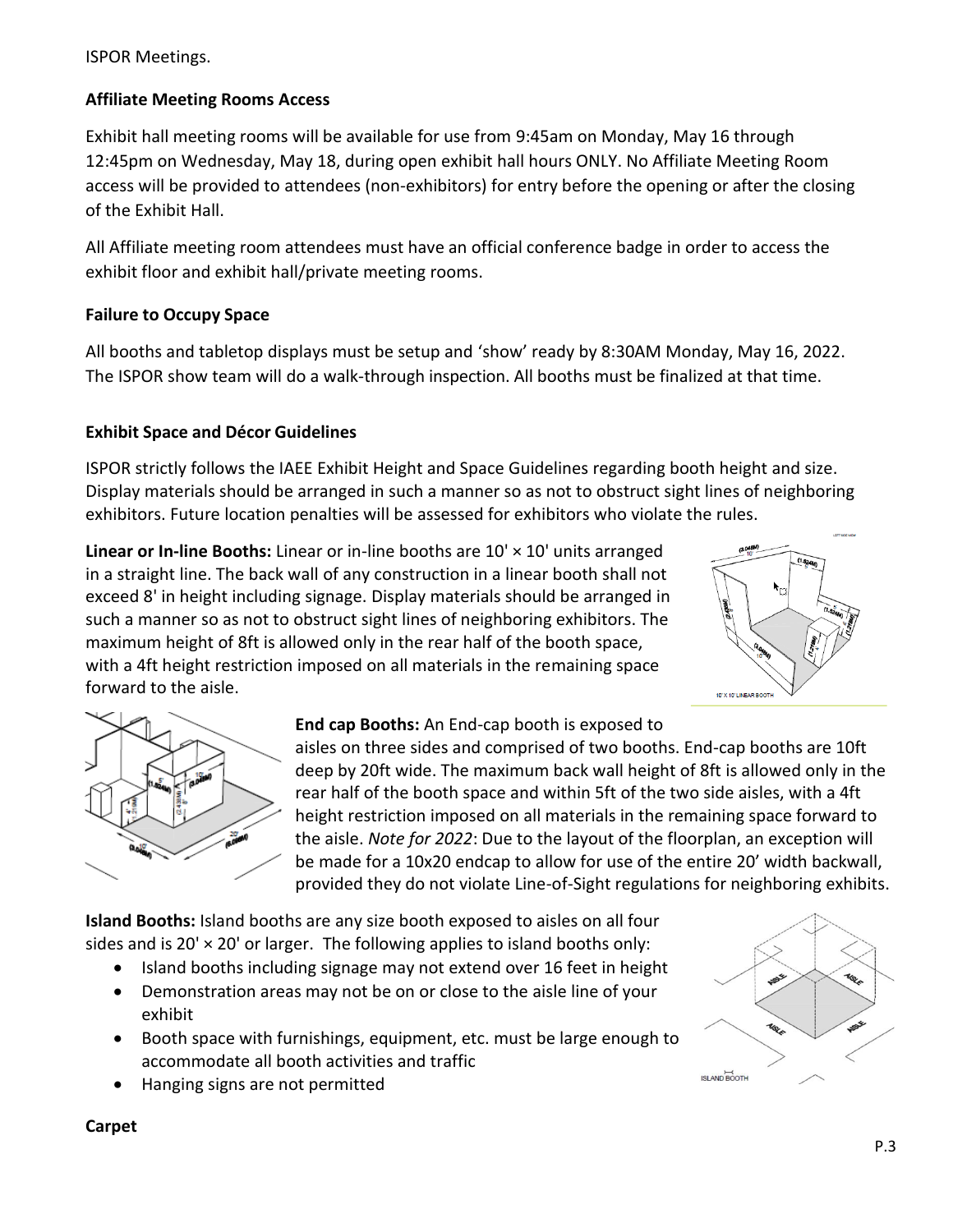The exhibit hall in the Gaylord National Resort and Convention Center is NOT carpeted. All booths must be carpeted at the expense of the exhibiting company. Carpet may be supplied either by the exhibitor or ordered through Freeman, the official General Service Contractor. ISPOR Show Management will instruct Freeman to install carpet at the exhibitors' expense in any booth without carpet installed by Sunday, May 15 at 7PM. The main aisles of the exhibit hall will be carpeted.

### **Furnishings**

Furnishings are not included in your booth space fee. Information on renting furnishings including tables, chair, etc. will be included in the Exhibitor Service Kit.

### **Booth Rendering Submission Instructions**

Exhibitors who wish to construct a corner, end cap or island booth that will be 200 square feet or larger are required to submit a digital drawing or rendering including heights and dimensions to ISPOR Show Management via email to [exhibit@ispor.org f](mailto:exhibit@ispor.org)or approval by Friday, April 15, 2022. Any changes that occur after initial submission must be resubmitted to ISPOR Show Management for approval prior to the meeting. Should booth construction at the conference deviate from the actual submitted and approvedfloor plans, ISPOR Show Management reserves the right to ask the exhibitor to make modifications onsite at the exhibitor'sexpense.

### **Fire Regulations**

No combustible decoration, such as crepe paper, cardboard, or corrugated paper, may be used at any time. All packing containers, excelsior, and wrapping paper, which must be flameproof, are to be removed from the floor and must not be stored under tables or behind displays. All fabrics, films, draperies, curtains and similar furnishings must be flame resistant as demonstrated by testing in accordance with NFPA 701 Standard Methods of Fire Tests for Flame Propagation of Textilesand Films. All materials and fluids which are inflammable are to be kept in safety containers. Open flames, butane gas, acetylene, oxygen tanks, or other flammable materials are not permitted. For more information, please reference the fire and safety codes provided by Gaylord National Resort and Convention Center in your Exhibitor Service Kit.

### **Storage of Crates and Boxes**

Fire regulations prohibit storing product, literature, empty packing containers, or packing material behind back drapes or under draped tables. In most cases, however, exhibitors may store a limited supply of literature or product within the booth area, so long as these do not impede access to utility services, create a safety problem, or appear unsightly. Accessible storage for exhibit materials will be available from Freeman for a fee. Detailed information regarding accessible storage will be available in the Exhibitor Service Kit.

### **Electrical Safety**

All wiring on booths or display fixtures within an exhibitor's booth must meet underwriters' rules and pass standard fire department inspection applicable under all appropriate state, county, city, and Gaylord National Resort and Convention Center. This applies to construction, not pre‐wired equipment.

# **Americans with Disabilities Act (ADA)**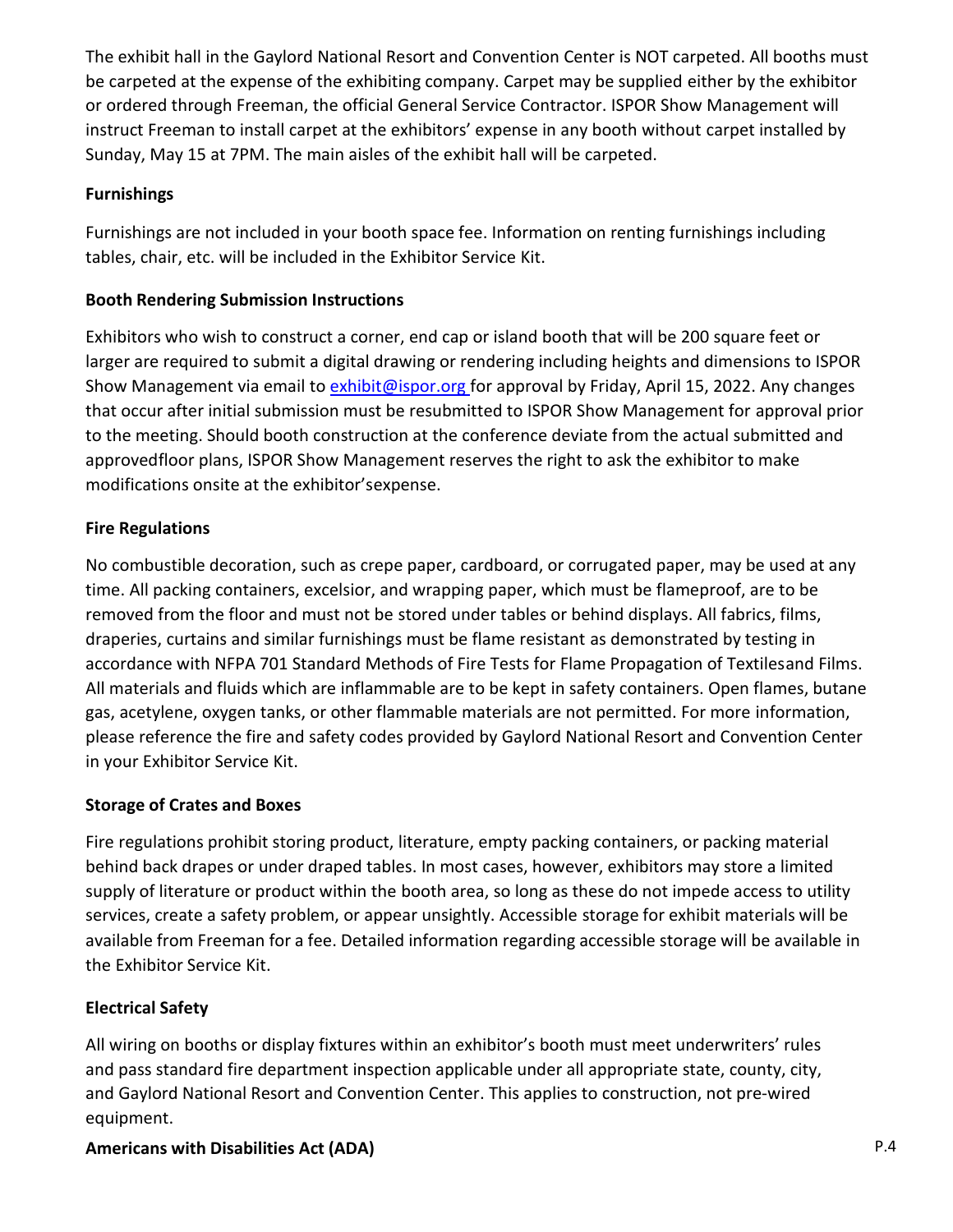The representatives of each exhibiting company will be responsible for making their exhibits accessible to persons with disabilities as required by the US Americans with Disabilities Act. It is understood that ISPOR will be held harmless by the exhibiting company for the failure of its representatives to comply with the requirements as stated in the US Americans withDisabilities Act. Further information regarding ADA compliance is available at [www.usdoj.gov/crt/ada/infoline.htm.](about:blank)

### **Booth Activity/Giveaway Guidelines**

Any activity within the exhibits, including without limitation, distribution (for free or otherwise) of any literature, product or anyother item must conform to the educational and professional nature and character of the conference. Contests, lotteries, raffles, and games of chance may be conducted only with the prior approval of ISPOR. In conducting any pre-approved contest, lotteries, raffles, or games of chance, Exhibitor shall warrant that it has complied with all state and local laws and regulations for such activity. Exhibitor booth raffles are permitted; however, we request that the exhibitor notify the raffle winner of their prize at their discretion and arrange for shipping to the winner. The noise level from any demonstration or sound system should be kept to a minimum. To request permission for a giveaway or booth raffle, please submit via email to [exhibit@ispor.org](mailto:exhibit@ispor.org) by Friday, April 15, 2022.

## **Food and Beverage**

Food and Beverage must be purchased and coordinated through the official catering service, Gaylord National Resort and Convention Center. Exhibitors may not dispense food and/or beverages of any kind, including bottled water, without written permissionfrom the convention center.

Alcoholic beverages are permitted to be served and consumed in the exhibit booth providing this is in accordance with conference facility rules. Exhibitors with alcohol service must refrain from serving until **5:00PM**. If an alcohol violation doesoccur, venue security will confiscate all alcohol and the exhibitor will immediately be removed from the exhibit floor. In addition, the exhibitor will be banned from the exhibit floor for one whole year.

# **Exhibitor Appointed Contractor (EAC)**

An Exhibitor Appointed Contractor (EAC) is a company (other than the official service contractor, Freeman) that provides a service (for example, display and installation/dismantling of a booth) at Exhibitor's request and needs access to Exhibitor's booth during the installation and/or dismantling period. Official EAC Forms are available in the Exhibitor Service Kit and are due by April 15, 2022.

All exhibitors utilizing an EAC, must notify their EAC's to not solicit business in the exhibit hall at any time. The exhibiting company is responsible for the actions of its EAC and all exhibitor rules apply to this subcontractor of the exhibitor. The EAC must provide worker names for each day to the convention center security checkpoint upon arrival to receive installation/dismantling wristbands to access the exhibit hall.

Exhibitor Appointed Contractors must send a copy of their General Liability Insurance Certificate no later than April 15, 2022 or they will not be permitted to service your exhibit. Certificates should be emailed to [exhibit@ispor.org.](mailto:exhibit@ispor.org)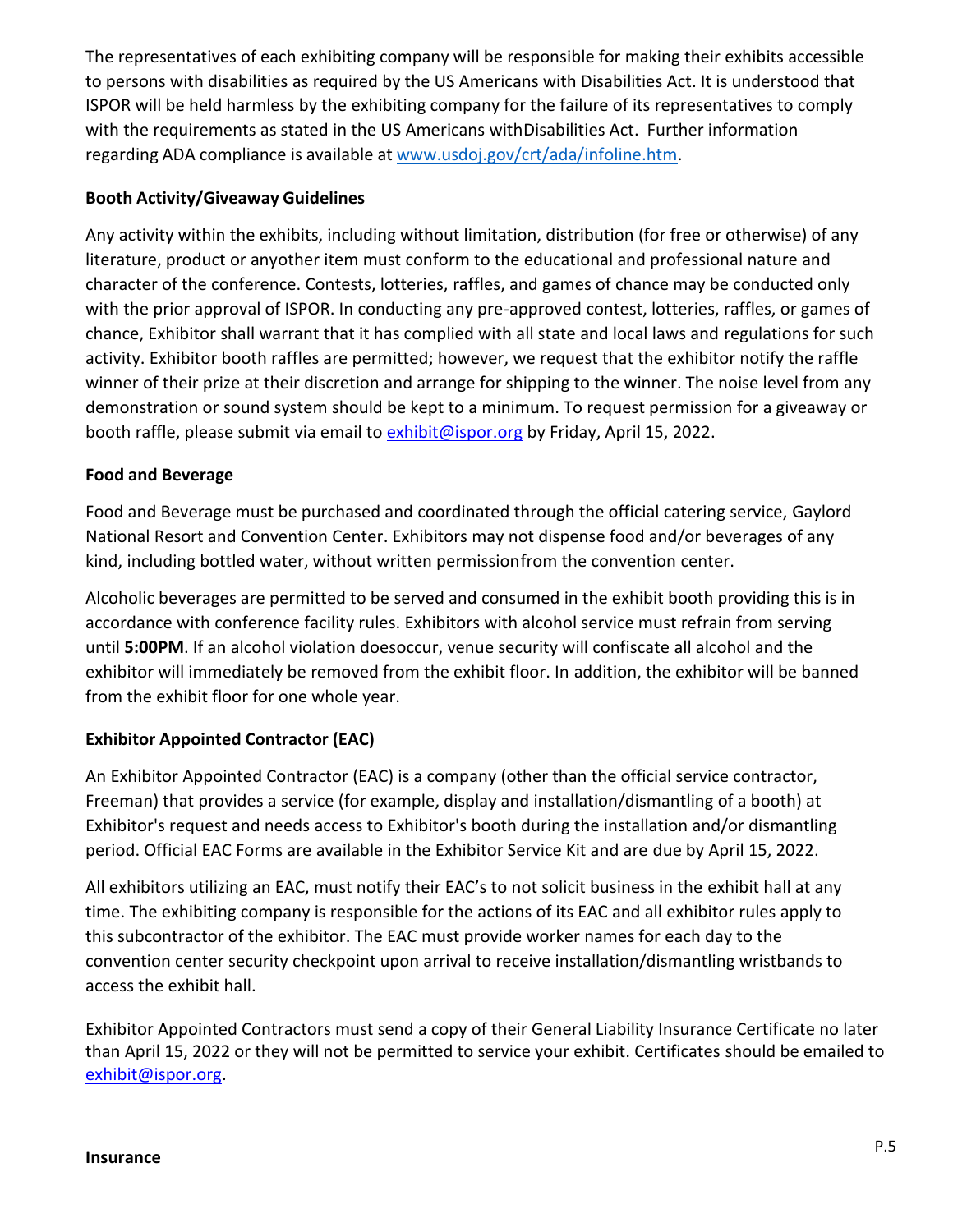Exhibitor shall, at its own expense, secure and maintain through the period of the Event, inclusive of move-in and move-out days, commercial liability insurance with combined single limit of at least \$1,000,000.00 each occurrence for bodily injury and property damage. Such insurance shall name the following: ISPOR, Gaylord National Resort and Convention Center National Harbor, Washington, DC, USA and their respective members, officers, agents, and employees. At least 60 days prior to the move-in date, Exhibitor shall provide ISPOR with Certificate of Insurance as evidence of coverage.

ISPOR has requested that Rainprotection serve as their insurance management company. More information will be available in the Exhibitor Service Kit.

### **Security**

Exhibitors are responsible for security of their exhibit and its contents. Security personnel contracted directly by ISPOR are intended primarily for crowd control and credentials verification. Exhibitors are encouraged to budget and make security arrangements for sensitive or valuable items. ISPOR and the Gaylord National Resort & Convention Center are not responsible for the security of Exhibitors' property. Protection, both security and insurance coverage, of Exhibitors' property is the sole responsibility of the Exhibitor.

## **Affiliate Conference Space/Other Events**

All events organized immediately before/after or during the ISPOR conference must be approved by ISPOR. Approval will not be given when the timing coincides with any ISPOR event. Conference space is limited and subject to availability. All Affiliate Meetings in conjunction with the ISPOR event must be submitted to and approved by ISPOR. Affiliate meetings must NOT overlap with scientific sessions, poster presentations, or designated ISPOR programming. When scheduling affiliate meetings, please refer to the event program on our website to view the daily activity hours.

Affiliate meetings held in the venue must be scheduled during hours the venue is open to avoid additional cost to be incurred by ISPOR. All participants of an affiliate meeting MUST be registered to attend the ISPOR event and must weartheir name badge to gain access to the venue and all meeting areas at the venue. If you wish to reserve additional spaceoutside of the convention center, you are also required to fill out the request form.

### **Use of ISPOR Logo and Meeting Name**

No company may use the ISPOR logo, which is a registered trademark, or likeness on any promotional materials (i.e., signage, direct mail piece, etc.), without the express written consent of ISPOR. Meeting graphics in multiple sizes will bemade available for Exhibitor use in promotional materials announcing their participation at ISPOR 2022. These banners should be hyperlinked to the ISPOR website [www.ispor.org.](about:blank)

### **Photography and Video Recording**

Any videography/photography is strictly prohibited in the exhibit hall unless ISPOR grants written permission in advance.